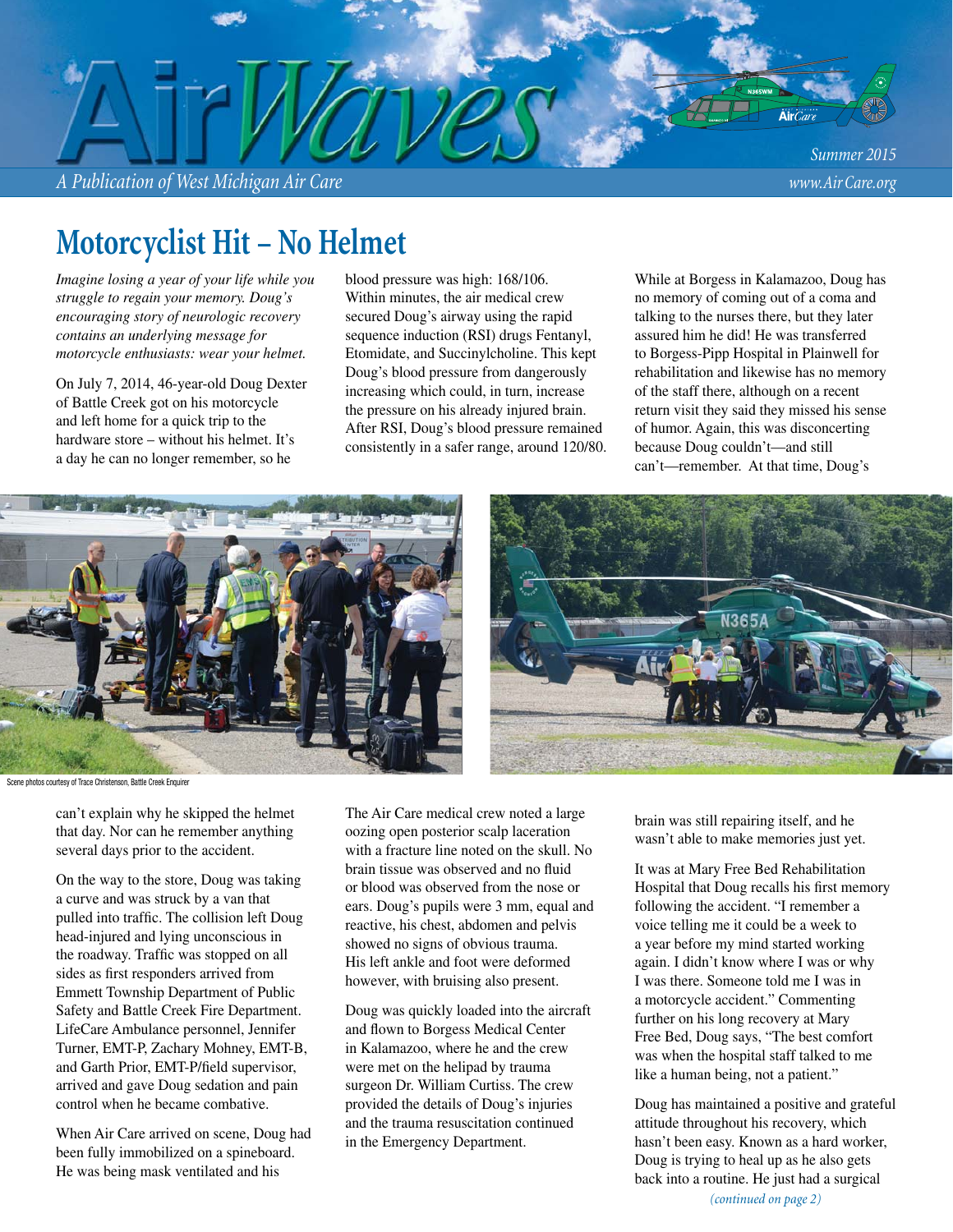### **Motorcyclist Hit – No Helmet** *(continued on page 1)*

revision of his foot and plans to have the cast off soon. He enjoys his time with his 16-year-old son and 19-year-old daughter. Doug is a pharmacy technician and hopes to return to his position or a similar one.

Despite the accident, he is an undeterred motorcycle enthusiast, and even bought another motorcycle although



*Doug Dexter is well on the road to recovery.*

his foot injury has kept him from riding it. Importantly, Doug says he has three helmets to choose from.

"I have all my fingers and toes," Doug says. "I'm thankful for what I have. My biggest complaint is my brain. I don't have all my memories, but it makes me smile when I suddenly remember something."

Doug greatly appreciates those who helped him recover. To his former caregivers, he remarks "I'm thankful for the job they do and for taking care of me."

He also feels more grateful for his life than ever. "The other night I was looking up at the stars and the moon. When you've been handed back your life, you appreciate it. It makes you appreciate things a little more. I enjoy every day, even the rain."

### *Doug's Air Medical Team:*

- » Dawn Johnston, Flight Nurse
- » Paul Mazurek, Flight Nurse
- » Brian Vanderberg, Pilot in Command
- » Steve Riet Kerk, Communication Specialist

*By Dawn Johnston, BSN, CFRN, MBA Flight Nurse West Michigan Air Care*

# **Jan Eichel Nominated to CAMTS Board of Directors**

**CAMTS accredits helicopter EMS just as Joint Commission accredits hospitals.** 

**Congratulations to Jan Eichel on becoming a CAMTS Board member!**



*Jan Eichel, Director of Clinical Operations and Communications*

Jan Eichel, Director of Clinical Operations and Communications at West Michigan Air Care, was recently honored by the American Association of Critical Care Nurses (AACN) to serve as their representative on the Board of Directors of CAMTS, the Commission on Accreditation of Medical Transport Systems. Jan has been a CAMTS site surveyor for over 10 years and received the Peggy Calhoun Memorial Site Surveyor award in 2011 for "outstanding service and dedication."

The CAMTS organization is dedicated to improving the quality of patient care and safety of the transport environment for services providing rotorwing, fi xed wing and ground transport. Jan was selected after a lengthy interview process. Congratulations Jan!



*Summer often brings dry, dusty conditions and our helicopter can generate a mini-dust storm as we land and depart. Set up landing zones (LZs) away from rescue personnel, patients, and bystanders. In some cases, it may be a good idea to wet down the LZ before we arrive. Photo courtesy of Ryan Schoonveld.*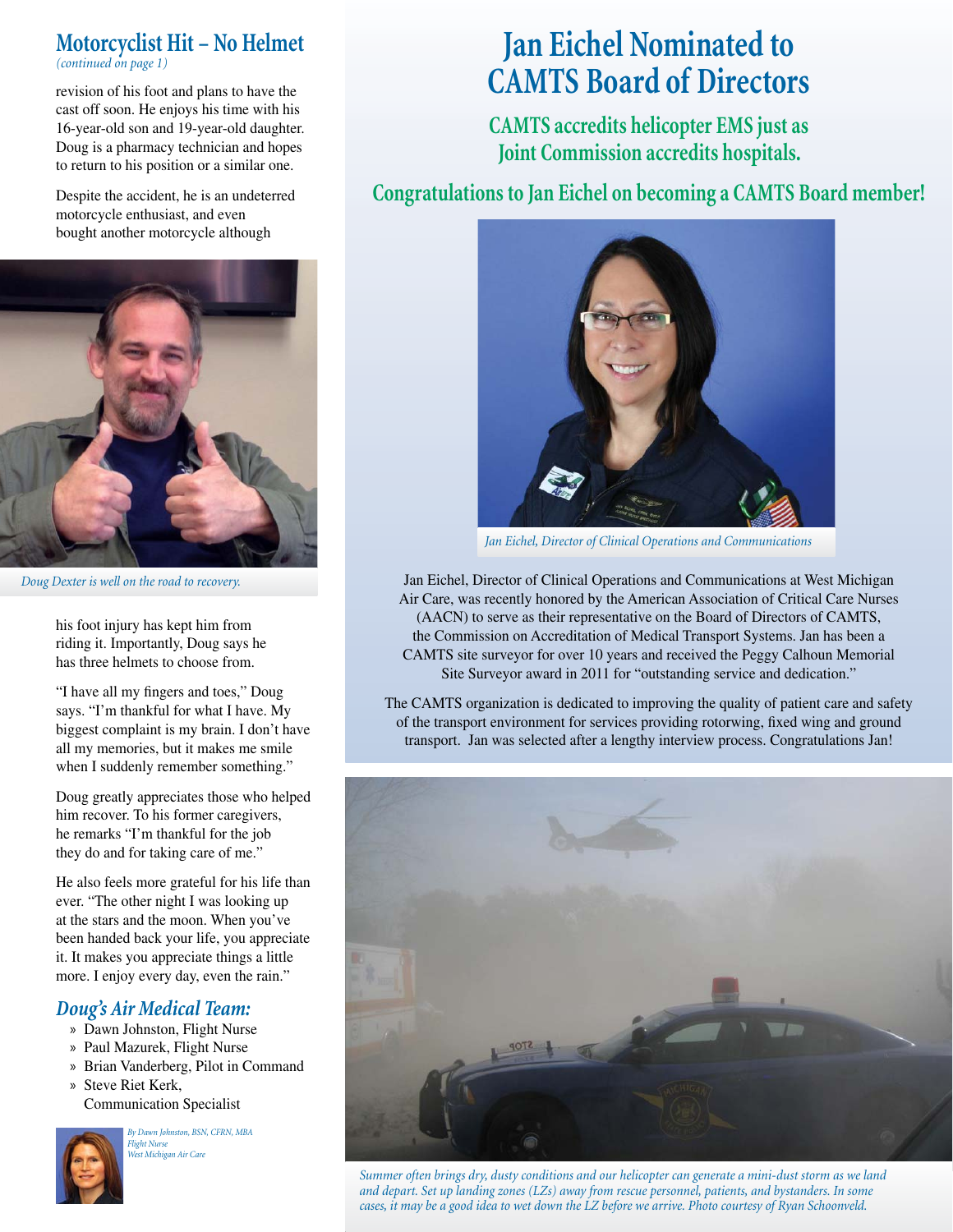# **Air Care's Mobile Website**

When you need a quick refresher on setting up an LZ or deciding whether to fly a patient, help is as close as your phone. **Get the Air Care mobile website today! On your phone, go to aircare.org/mobile and save us to your home screen. It's free!**

### **Landing Zone Safety Checklist**

**No** 

₹

门

 $\langle$ 

Ů

 $\mathbb{R}$ 

巾

 $\Box$ 



o Pedestrian struck

height o Ejection

o Falls >20 eet or 2.5x the patient's

o Death in the same vehicle

 $+$  Back

rom motorized vehicle

**First Responder Fly Guide** AirCare Activation Criteria **Place Helicopter on Standby** Call Dispatch

 $+$  Back